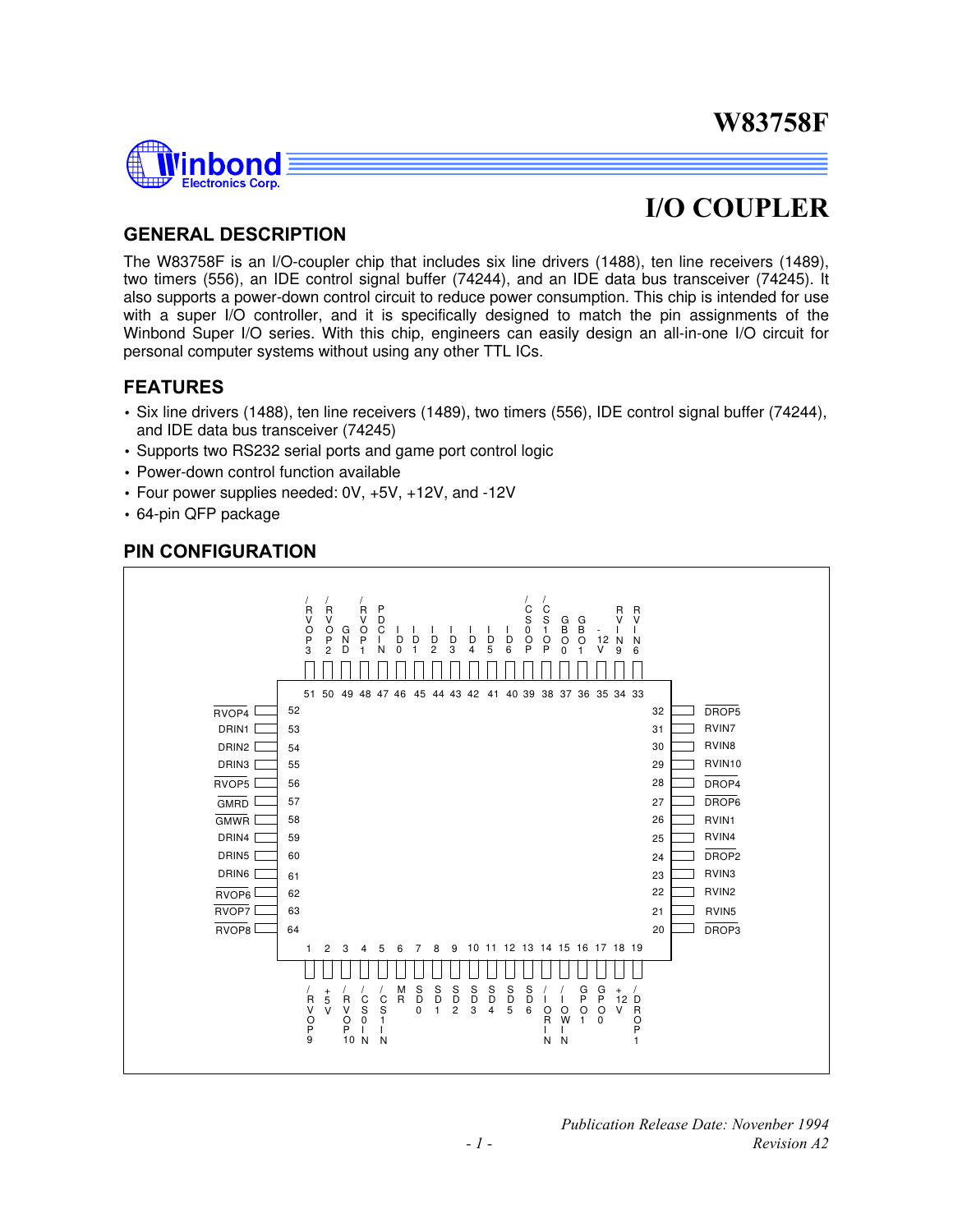

## **PIN DESCRIPTION**

## **Power Pins**

| PIN NO. | <b>SYMBOL</b> | <b>I/O</b> | <b>DESCRIPTION</b> |
|---------|---------------|------------|--------------------|
| 49      | <b>GND</b>    |            | Ground             |
| റ       | $+5V$         |            | +5V Power          |
| 18      | $+12V$        |            | +12V Power         |
| 35      | $-12V$        |            | -12V Power         |

### **Line Driver**

| PIN NO. | <b>SYMBOL</b>     | <b>I/O</b>           | <b>DESCRIPTION</b> |
|---------|-------------------|----------------------|--------------------|
| 53      | DRIN <sub>1</sub> | Driver input 1       |                    |
| 54      | DRIN <sub>2</sub> |                      | Driver input 2     |
| 55      | DRIN3             |                      | Driver input 3     |
| 59      | DRIN4             |                      | Driver input 4     |
| 60      | DRIN <sub>5</sub> |                      | Driver input 5     |
| 61      | DRIN <sub>6</sub> |                      | Driver input 6     |
| 19      | DROP1             | Ω<br>Driver output 1 |                    |
| 24      | DROP <sub>2</sub> | Driver output 2<br>O |                    |
| 20      | DROP <sub>3</sub> | O                    | Driver output 3    |
| 28      | DROP <sub>4</sub> | Ω<br>Driver output 4 |                    |
| 32      | DROP5             | Ω<br>Driver output 5 |                    |
| 27      | DROP6             | Ω                    | Driver output 6    |

### **Line Receiver**

| PIN NO. | <b>SYMBOL</b>     | <b>I/O</b> | <b>DESCRIPTION</b> |
|---------|-------------------|------------|--------------------|
| 26      | RVIN <sub>1</sub> |            | Receiver input 1   |
| 22      | RVIN <sub>2</sub> |            | Receiver input 2   |
| 23      | RVIN <sub>3</sub> |            | Receiver input 3   |
| 25      | RVIN4             |            | Receiver input 4   |
| 21      | RVIN <sub>5</sub> |            | Receiver input 5   |
| 33      | RVIN <sub>6</sub> |            | Receiver input 6   |
| 31      | RVIN <sub>7</sub> |            | Receiver input 7   |
| 30      | RVIN <sub>8</sub> |            | Receiver input 8   |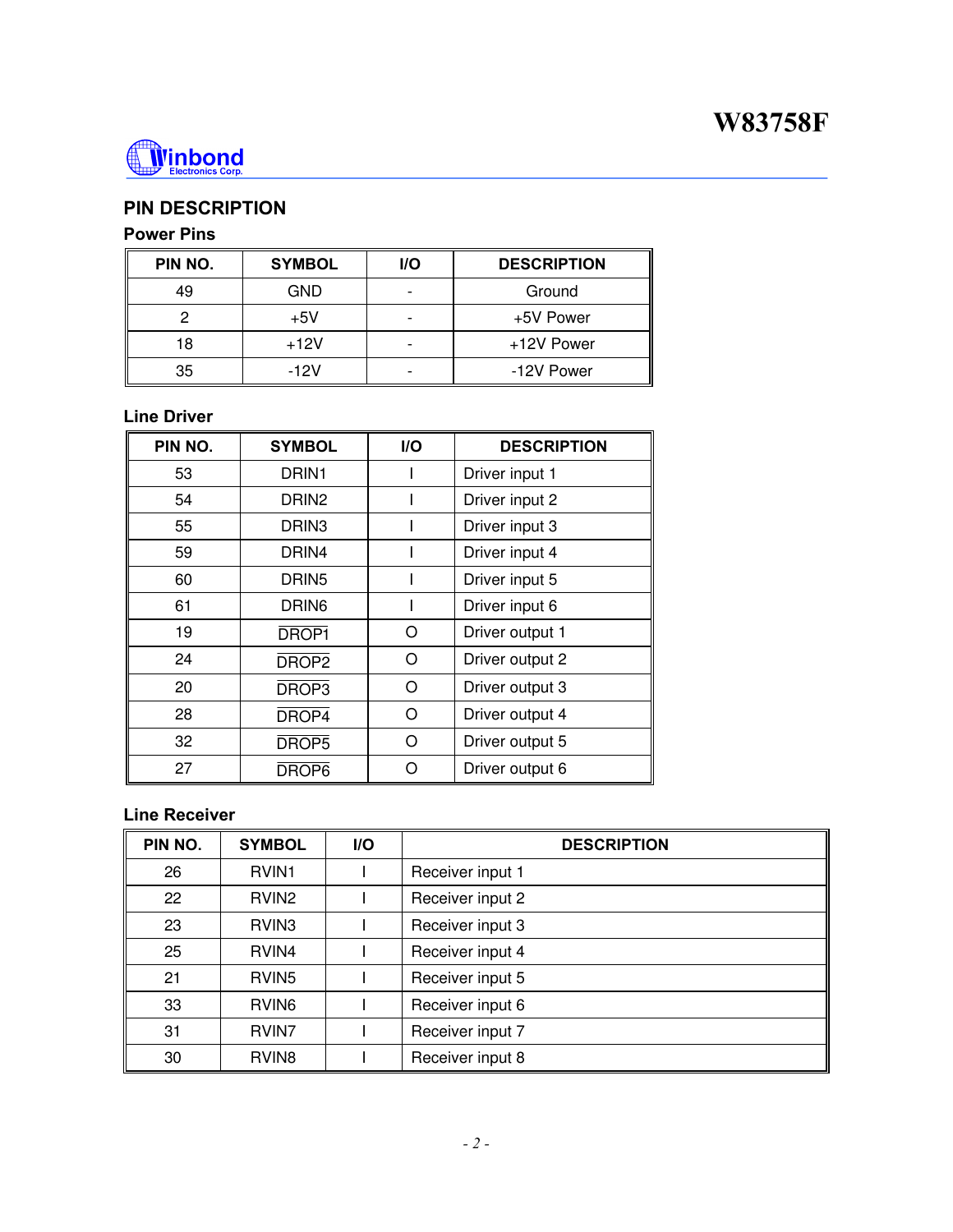

#### Line Receiver, continued

| PIN NO. | <b>SYMBOL</b>      | <b>I/O</b> | <b>DESCRIPTION</b>                                                                                                                                                                                                                                                                            |
|---------|--------------------|------------|-----------------------------------------------------------------------------------------------------------------------------------------------------------------------------------------------------------------------------------------------------------------------------------------------|
| 34      | RVIN <sub>9</sub>  |            | Receiver input 9                                                                                                                                                                                                                                                                              |
| 29      | RVIN <sub>10</sub> |            | Receiver input 10                                                                                                                                                                                                                                                                             |
| 48      | RVOP <sub>1</sub>  | I/O        | During normal operation, this pin works as receiver output<br>#1. During power-on reset, this pin is used to select power-<br>down control (PDC) mode enable level. When RVOP1 is<br>set to high at power on, PDC is high active. When RVOP1<br>is set to low at power on, PDC is low active. |
| 50      | RVOP <sub>2</sub>  | O          | Receiver output 2                                                                                                                                                                                                                                                                             |
| 51      | RVOP3              | O          | Receiver output 3                                                                                                                                                                                                                                                                             |
| 52      | RVOP <sub>4</sub>  | O          | Receiver output 4                                                                                                                                                                                                                                                                             |
| 55      | RVOP5              | $\Omega$   | Receiver output 5                                                                                                                                                                                                                                                                             |
| 62      | RVOP <sub>6</sub>  | $\Omega$   | Receiver output 6                                                                                                                                                                                                                                                                             |
| 63      | RVOP7              | O          | Receiver output 7                                                                                                                                                                                                                                                                             |
| 64      | RVOP8              | $\Omega$   | Receiver output 8                                                                                                                                                                                                                                                                             |
|         | RVOP9              | O          | Receiver output 9                                                                                                                                                                                                                                                                             |
| 3       | RVOP10             | O          | Receiver output 10                                                                                                                                                                                                                                                                            |

### **Game Port**

| PIN NO. | <b>SYMBOL</b>    | <b>I/O</b> | <b>DESCRIPTION</b>                                                                                                                   |
|---------|------------------|------------|--------------------------------------------------------------------------------------------------------------------------------------|
| 17      | GPO <sub>0</sub> | I/O        | Game port RC constant (open drain)                                                                                                   |
| 16      | GPO <sub>1</sub> | 1/O        | Game port RC constant (open drain)                                                                                                   |
| 37      | GBO <sub>0</sub> |            | Game port button input                                                                                                               |
| 36      | GBO <sub>1</sub> |            | Game port button input                                                                                                               |
| 57      |                  |            | Game port read                                                                                                                       |
|         |                  |            | This pin is internally OR-gated with IORIN<br>port works even if this pin is connected to game port chip<br>select signal GMCS.      |
| 58      |                  |            | Game port write                                                                                                                      |
|         |                  |            | This pin is internally OR-gated with IOWIN, so the game<br>port works even if this pin is connected to game port chip<br><b>GMCS</b> |

## **Control Signals**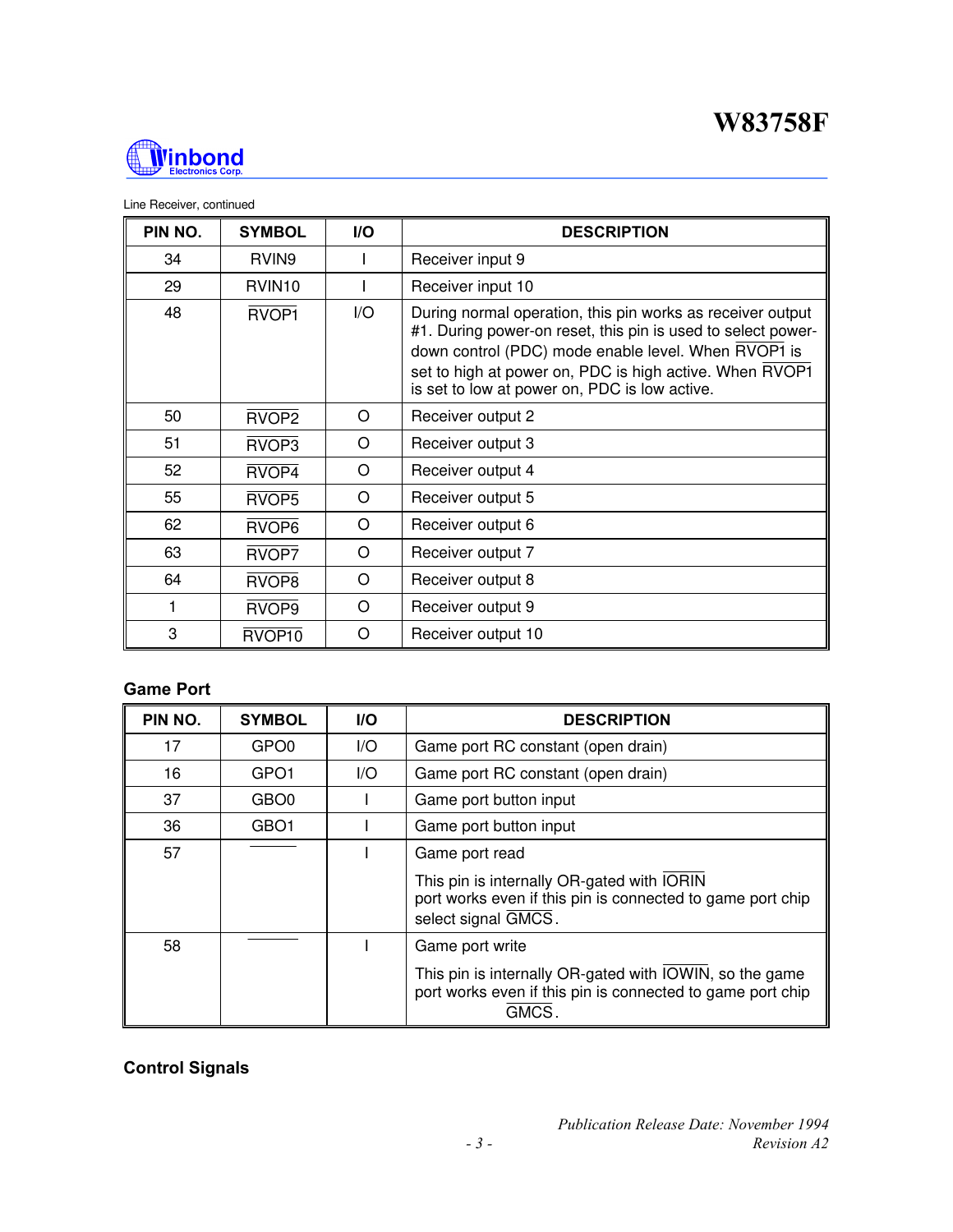

| PIN NO. | <b>SYMBOL</b> | <b>I/O</b> | <b>DESCRIPTION</b>                                                                                                                                                                                                                                                                  |
|---------|---------------|------------|-------------------------------------------------------------------------------------------------------------------------------------------------------------------------------------------------------------------------------------------------------------------------------------|
| 6       | MR.           |            | Master reset signal input                                                                                                                                                                                                                                                           |
| 14      | <b>IORIN</b>  |            | I/O read signal input (from host system)                                                                                                                                                                                                                                            |
| 15      | <b>IOWIN</b>  |            | I/O write signal input (from host system)                                                                                                                                                                                                                                           |
| 4       | <b>CS0IN</b>  |            | IDE select signal 0 input (this pin must be pulled high if it is<br>not connected to IDE select signal 0)                                                                                                                                                                           |
|         | <b>CS1IN</b>  |            | IDE select signal 1 input (this pin must be pulled high if it is<br>not connected to IDE select signal 1)                                                                                                                                                                           |
| 39      | <b>CS0OP</b>  | $\Omega$   | IDE select signal 0 output                                                                                                                                                                                                                                                          |
| 38      | <b>CS1OP</b>  | $\Omega$   | IDE select signal 1 output                                                                                                                                                                                                                                                          |
| 47      | <b>PDCIN</b>  |            | This pin is used to enable/disable the power down function.<br>The active level of this pin depends on how pin RVOP1 is<br>programmed at power-on. If RVOP1 is set high at power on,<br>for example, then setting PDCIN to high will cause the<br>W83758F to enter power-down mode. |

#### **Data Bus**

| PIN NO. | <b>SYMBOL</b>   | I/O | <b>DESCRIPTION</b> |
|---------|-----------------|-----|--------------------|
| 7       | SD <sub>0</sub> | I/O | System data bit 0  |
| 8       | SD <sub>1</sub> | I/O | System data bit 1  |
| 9       | SD <sub>2</sub> | I/O | System data bit 2  |
| 10      | SD <sub>3</sub> | I/O | System data bit 3  |
| 11      | SD4             | I/O | System data bit 4  |
| 12      | SD <sub>5</sub> | I/O | System data bit 5  |
| 13      | SD <sub>6</sub> | I/O | System data bit 6  |
| 46      | ID0             | I/O | IDE data bit 0     |
| 45      | ID <sub>1</sub> | I/O | IDE data bit 1     |
| 44      | ID <sub>2</sub> | I/O | IDE data bit 2     |
| 43      | ID <sub>3</sub> | I/O | IDE data bit 3     |
| 42      | ID4             | I/O | IDE data bit 4     |
| 41      | ID <sub>5</sub> | I/O | IDE data bit 5     |
| 40      | ID6             | I/O | IDE data bit 6     |

## **BLOCK DIAGRAM**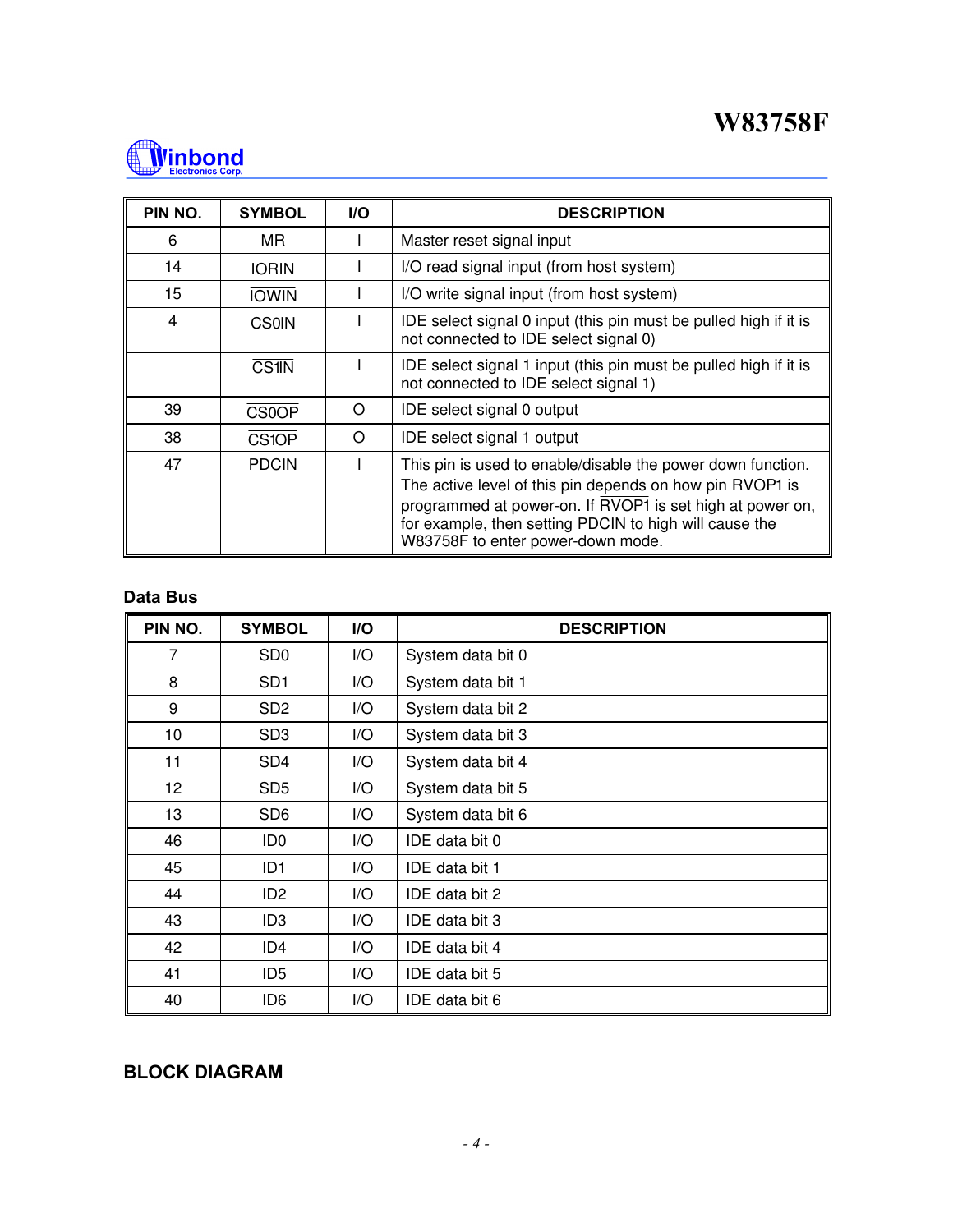



### **FUNCTIONAL DESCRIPTION**

#### **Block 74245**

The IDE low byte data bits (except for bit 7) are connected to the host data bus via this transceiver. The transceiver is controlled by  $\overline{ORIN}$  to read from the IDE data bus and by  $\overline{O}\overline{O}\overline{N}$  to write to the bus.

This transceiver also functions as a buffer for reading game port buttons GBO0 and GBO1 and the status of block 556 output signals GPO0' and GPO1' on bits 4, 5, 0, and 1, respectively.

#### **Block 556**

This block contains two independent 555-type timing circuits for generating two separate one-shot signals, which may be used to measure the RC inputs of the game port. The GMWR signal is the trigger signal of block 556.

#### **Line Driver Block 1488**

This block contains six line drivers that are designed to serve as an interface between data terminal equipment and data communications equipment in conformance with the specifications of EIA standard No. RS-232C. The power requirements are +12V, 0V, and -12V.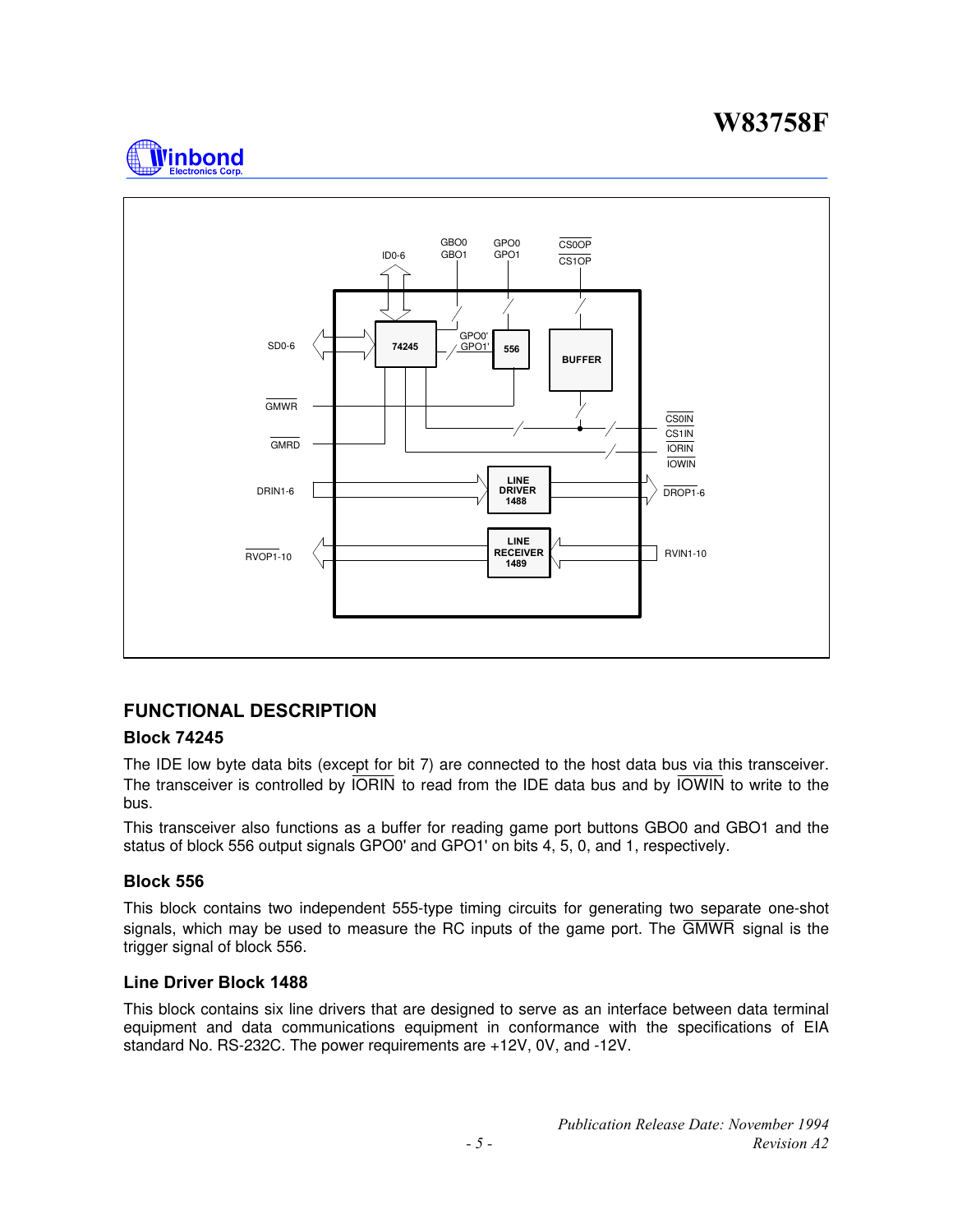# Winbond

#### **Line Receiver Block 1489**

This block contains ten line receivers that are designed to serve as an interface between data terminal equipment and data communications equipment in conformance with the specifications of EIA standard no. RS-232C. The power requirements are +12V, 0V, and -12V.

#### **Buffer Block**

This block consists of buffers for IDE select signals.

#### **Power-Down Control Mode**

When pin PDCIN is set active (active high or low is determined by RVOP1 at power-on reset), the W83758F enters power-down mode and all output buffers (SD0-SD6, RVOP1 - RVOP10, DROP1 -DROP6 ) enter tri-state to reduce power consumption.

### **ABSOLUTE MAXIMUM RATINGS**

| <b>PARAMETER</b>             | <b>RATING</b>   | <b>UNIT</b>     |    |
|------------------------------|-----------------|-----------------|----|
| Power Supply Voltage         | $-0.3$ to $7.0$ |                 |    |
|                              | VSS, VDD        | $-14$ to 14     |    |
| Low Voltage<br>Input Voltage |                 | $-0.5$ to $7.0$ |    |
|                              | High Voltage    | $-12$ to 12     |    |
| <b>Operating Temperature</b> |                 | 0 to 70         | °C |
| Storage Temperature          |                 | $-55$ to $+150$ | °C |

Note: Exposure to conditions beyond those listed under Absolute Maximum Ratings may adversely affect the life and reliability of the device.

## **DC CHARACTERISTICS**

 $Ta = 0$  to  $+70^{\circ}$  C,  $Vcc = 5V$ ,  $VDD = 12V$ ,  $VSS = -12V$ ,  $GND = 0V$ 

| <b>PARAMETER</b>   | <b>SYMBOL</b> | MIN.       | MAX.                  | <b>NOTES</b>                                            |
|--------------------|---------------|------------|-----------------------|---------------------------------------------------------|
| Input low voltage  | VIL (TTL)     | $-0.3V$    | $+0.6V$               | MR, GMRD, GMWR, IORIN,<br>IOWIN, CS0IN, CS1IN           |
| Input high voltage | VIH (TTL)     | $+2.4V$    | $V$ CC $+0.3V$        | MR, GMRD, GMWR, IORIN,<br>IOWIN, CS0IN, CS1IN           |
| Input low voltage  | VIL (CMOS)    | $-0.3V$    | $0.2$ Vcc             | DRIN1-6, GBO0, GBO1, GPO0,<br>GPO1, SD0-6, PDCIN, ID0-6 |
| Input high voltage | VIH (CMOS)    | $+3.9 V$   | $Vcc+0.3V$            | DRIN1-6, GBO0, GBO1, GPO0,<br>GPO1, SD0-6, PDCIN, ID0-6 |
| Input low voltage  | VIL (HI-V)    | <b>Vss</b> | <b>GND</b>            | <b>RVIN1-10</b>                                         |
| Input high voltage | $VIH$ (HI-V)  | 2V         | <b>V</b> <sub>D</sub> | <b>RVIN1-10</b>                                         |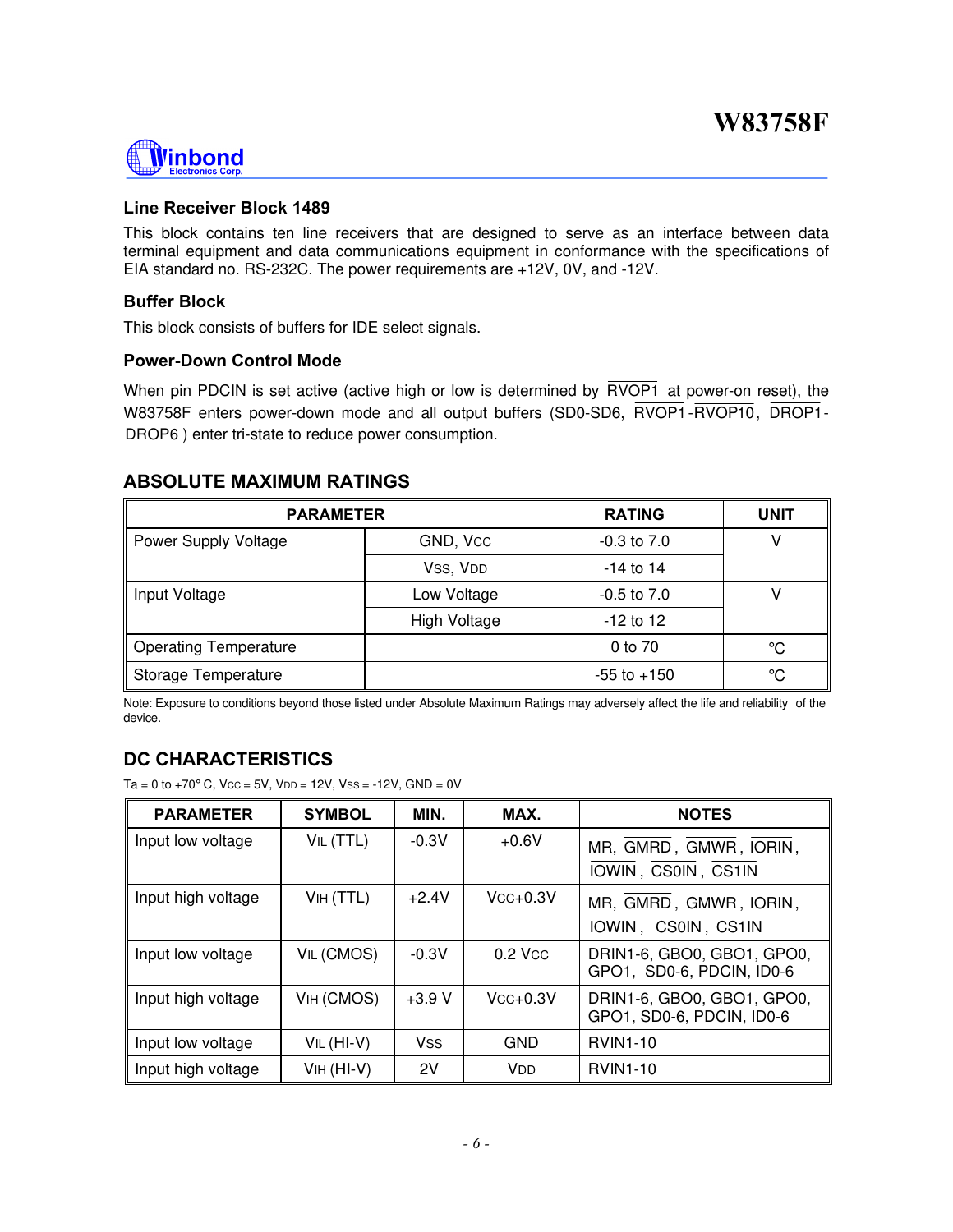

#### DC Characteristics, continued

| <b>PARAMETER</b>    | <b>SYMBOL</b> | MIN.    | MAX.  | <b>NOTES</b>           |  |  |
|---------------------|---------------|---------|-------|------------------------|--|--|
| Output low voltage  | Vol           | ٠       | 0.4V  | CS0OP, CS1OP, RVOP1-10 |  |  |
| Output high voltage | VOH           | $+2.4V$ |       | CS0OP, CS1OP, RVOP1-10 |  |  |
| Output low voltage  | VOL (HI-V)    | Vss     | $-2V$ | DROP1-6                |  |  |
| Output high voltage | VOH (HI-V)    | $+2V$   | VDD   | DROP1-6                |  |  |

|                     | <b>CURRENT LEVEL</b> |                          |                    |                          |                          |                  |  |
|---------------------|----------------------|--------------------------|--------------------|--------------------------|--------------------------|------------------|--|
| <b>SYMBOL</b>       | MAX.                 |                          |                    | MIN.                     |                          | TYP.             |  |
|                     | Iщ.                  | IІн                      | <b>IOL</b>         | <b>IOH</b>               | <b>IOL</b>               | <b>IOH</b>       |  |
| <b>MR</b>           | $-20 \mu A$          | $3 \mu A$                | $\overline{a}$     | ٠                        | $\overline{\phantom{a}}$ |                  |  |
| CS0IN, CS1IN        | $-20 \mu A$          | $3 \mu A$                |                    |                          | $\overline{\phantom{a}}$ |                  |  |
| <b>IOWIN, IORIN</b> | $-20 \mu A$          | $3 \mu A$                |                    |                          |                          |                  |  |
| <b>PDCIN</b>        | $-20 \mu A$          | $3 \mu A$                | $\overline{a}$     | $\overline{\phantom{0}}$ | $\overline{\phantom{a}}$ |                  |  |
| GMWR, GMRD          | $-20 \mu A$          | $3 \mu A$                |                    |                          |                          |                  |  |
| GBO0, GBO1          | $-20 \mu A$          | $3 \mu A$                |                    |                          | $\overline{\phantom{a}}$ |                  |  |
| <b>RVIN1-10</b>     | $-1$ mA              | $3 \mu A$                | -                  | -                        | $\overline{\phantom{a}}$ |                  |  |
| GPO0, GPO1          |                      | $\overline{\phantom{a}}$ | 1.5 <sub>m</sub> A | $\blacksquare$           | 2 mA                     |                  |  |
| CS0OP, CS1OP        |                      |                          | 7 mA               | 5.5 mA                   | 10 mA                    | 9 <sub>m</sub> A |  |
| $ID0-6$             |                      | -                        | 7 mA               | 5.5 mA                   | 11 mA                    | 9 mA             |  |
| SD <sub>0</sub> -6  | ۰                    | -                        | 7 mA               | 5 <sub>m</sub> A         | 10 mA                    | 8 mA             |  |
| <b>RVOP1-10</b>     |                      | $\overline{\phantom{a}}$ | 2 <sub>m</sub> A   | 2 <sub>m</sub> A         | 3 mA                     | 3 mA             |  |
| DROP1-6             |                      |                          | 10 mA              | $10 \text{ mA}$          | 18 mA                    | 18 mA            |  |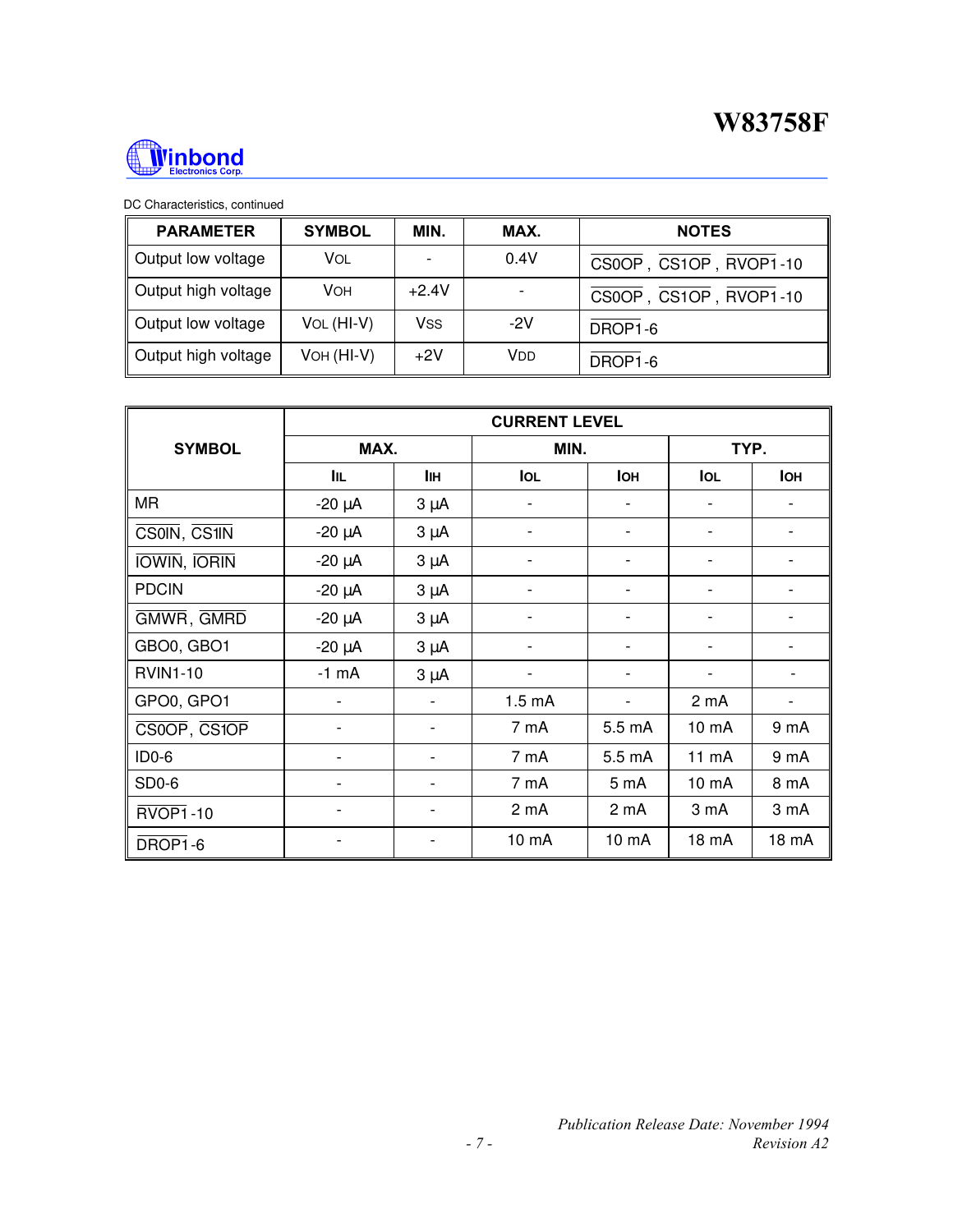

## **AC CHARACTERISTICS**

| <b>PARAMETER</b> | <b>SYMBOL</b>                        | MIN.                         | TYP. | MAX. | <b>UNIT</b> |
|------------------|--------------------------------------|------------------------------|------|------|-------------|
| 1488 tpLH        | DRIN1-6                              | $\qquad \qquad \blacksquare$ | 60   | 90   | nS          |
| 1488 tpHL        | DROP1-6                              | $\qquad \qquad \blacksquare$ | 60   | 90   | nS          |
| 1489 tpLH        | <b>RVIN1-10</b>                      | -                            | 60   | 90   | nS          |
| 1489 tpHL        | <b>RVOP1-10</b>                      |                              | 60   | 90   | nS          |
| tpLH             | <b>MR</b>                            | -                            | 50   | 70   | nS          |
| tpLH             | CS0IN, CS1IN, IORIN,<br><b>IOWIN</b> |                              | 70   | 120  | nS          |
| tpHL             | CS0OP, CS1OP                         |                              | 70   | 120  | nS          |
| tD               | SD <sub>0</sub> -6                   |                              | 90   | 120  | nS          |
| tisLH            | ID to SD                             |                              | 80   | 130  | nS          |
| tisHL            | ID to SD                             |                              | 60   | 110  | nS          |
| tsiLH            | SD to ID                             |                              | 60   | 110  | nS          |
| tsiHL            | SD to ID                             |                              | 45   | 95   | nS          |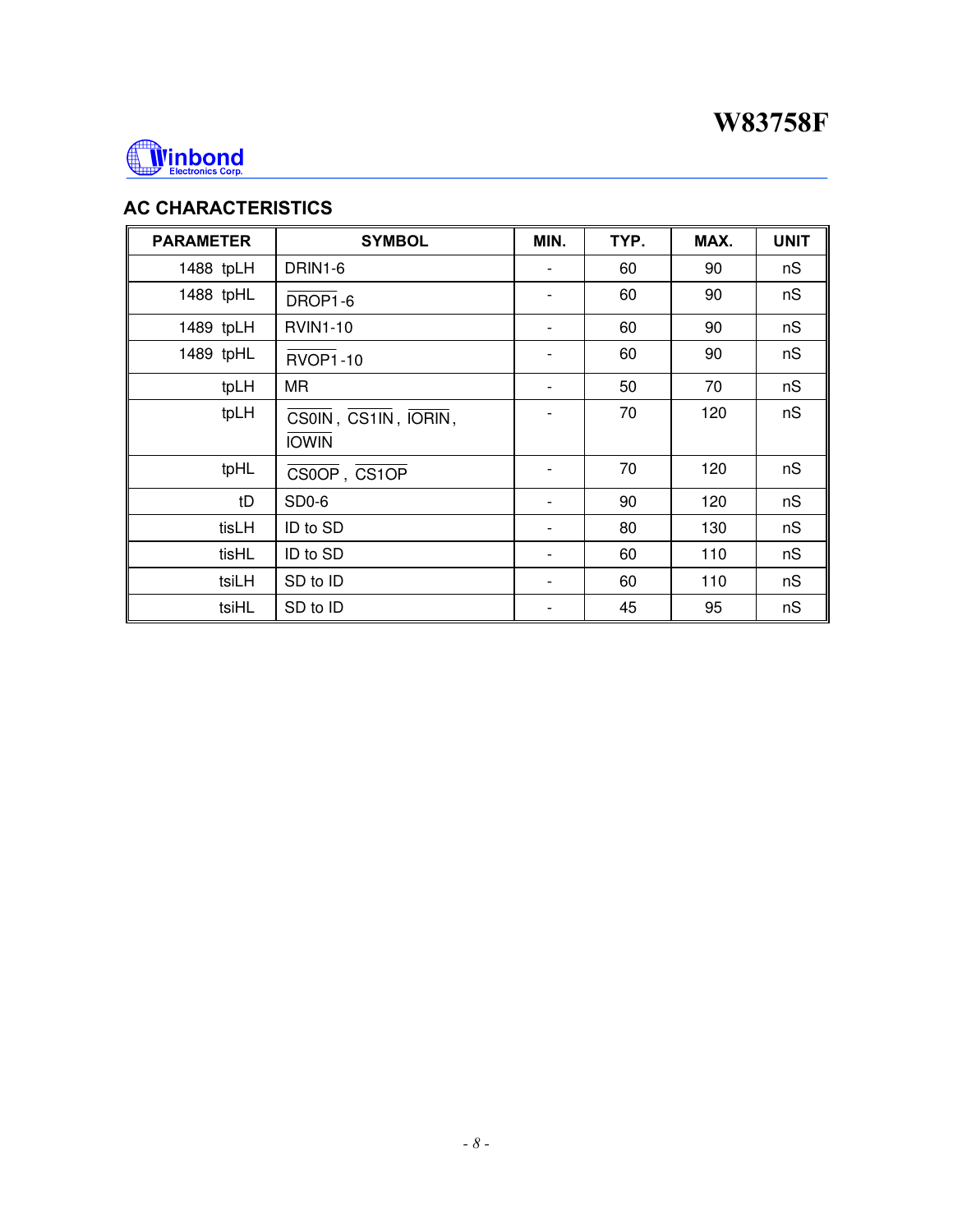

### **TMING WAVEFORMS**



 *Publication Release Date: November 1994 - 9 - Revision A2*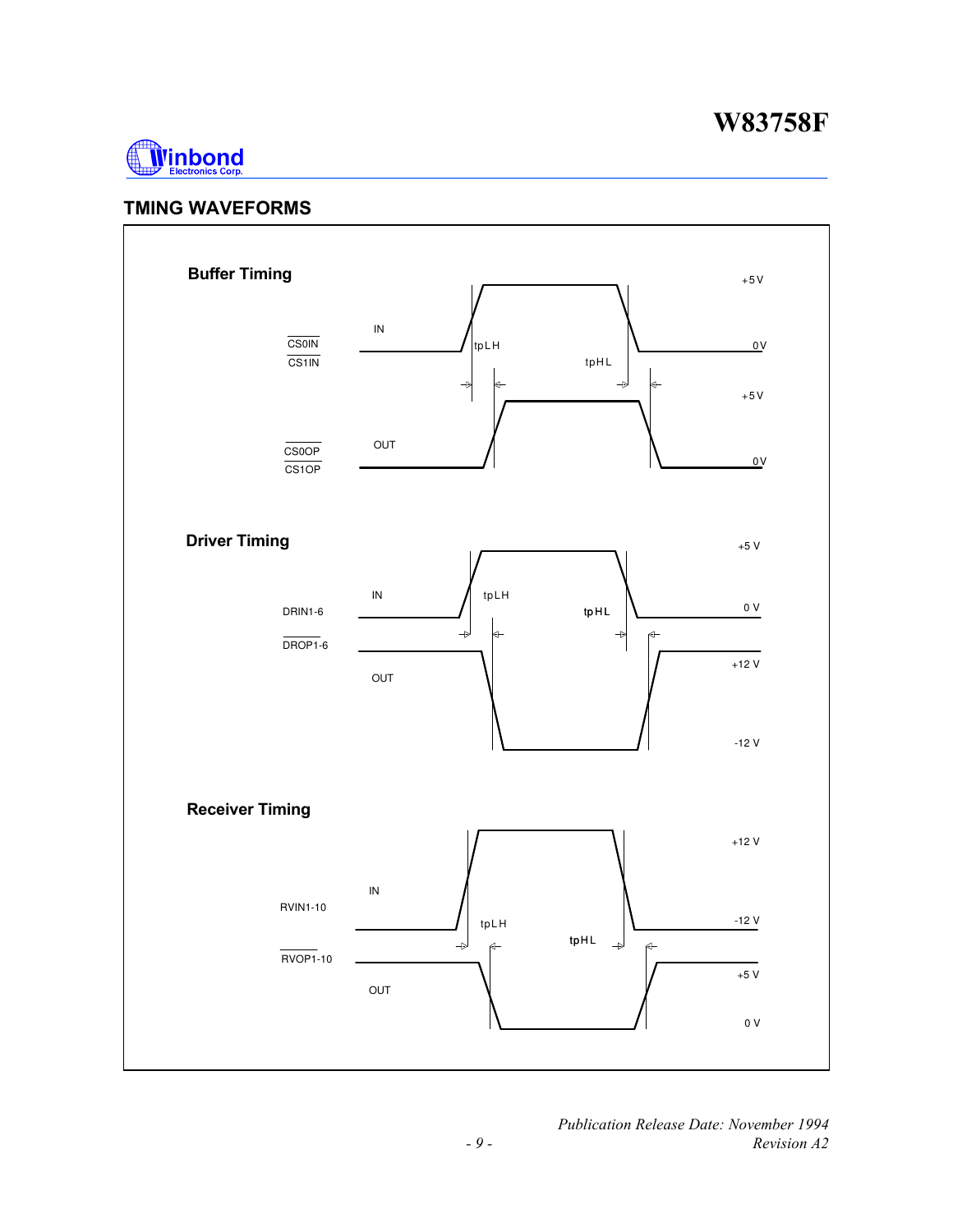



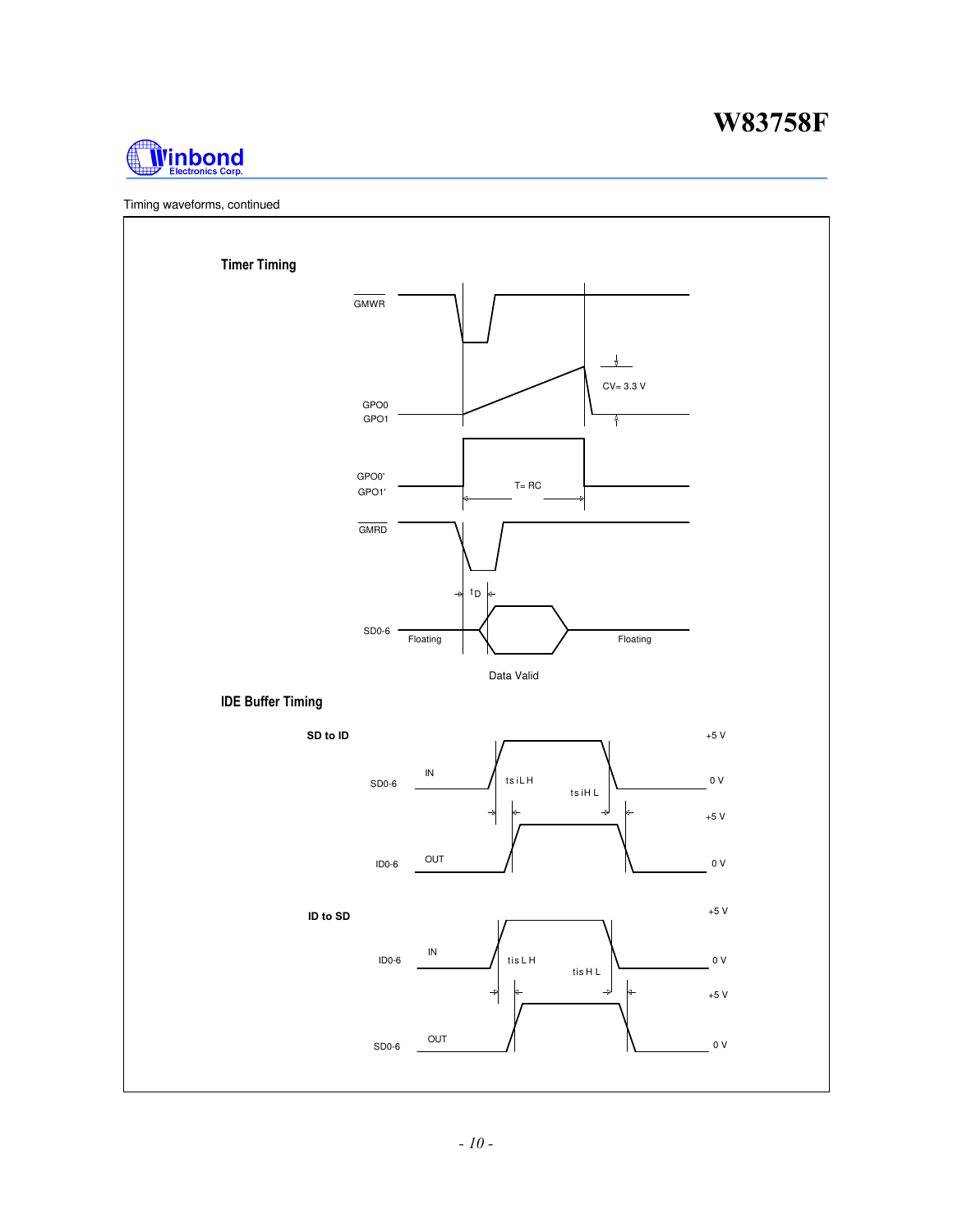

### **APPLICATION CIRCUIT**

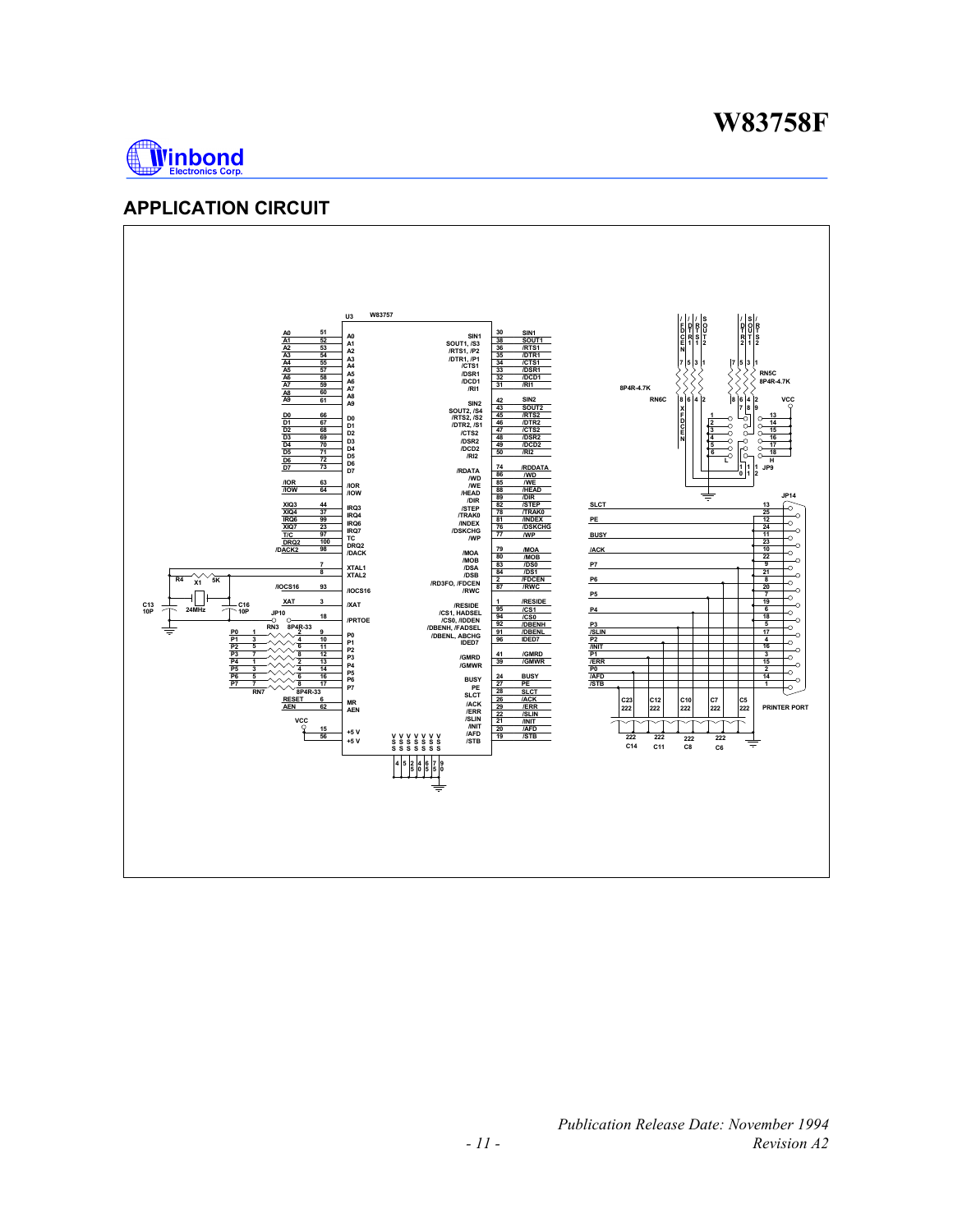

Application circuit, continued

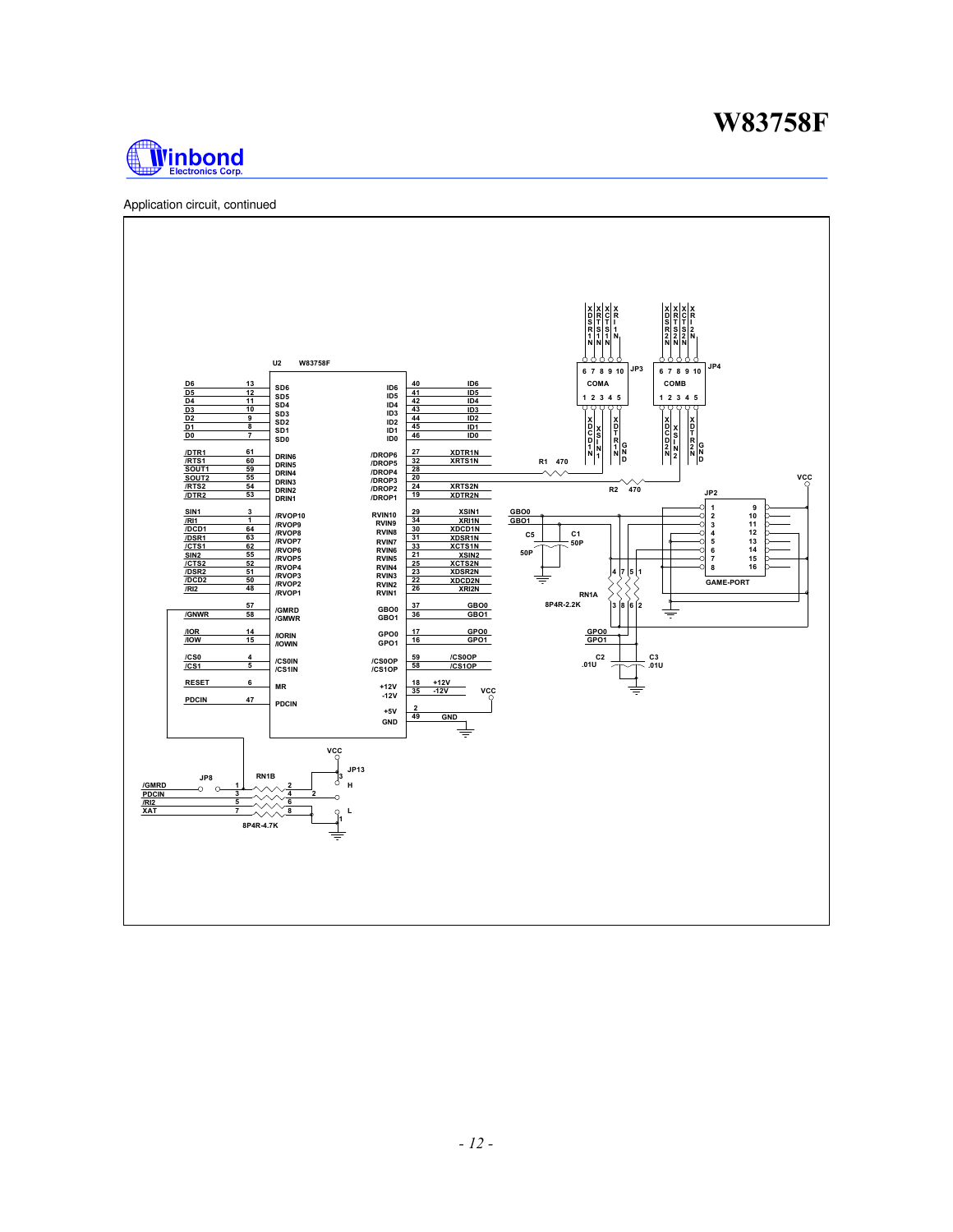

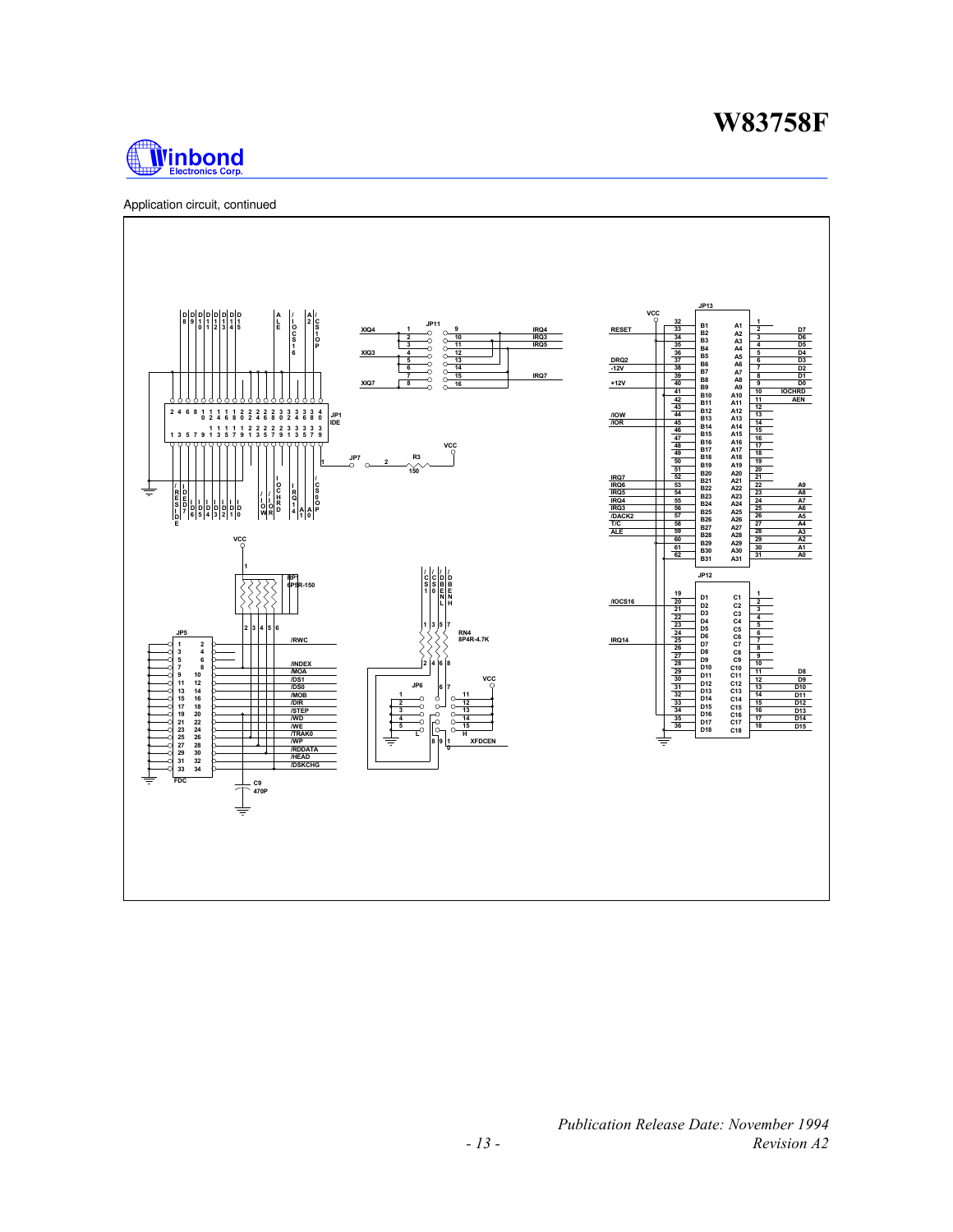

Application circuit, continued